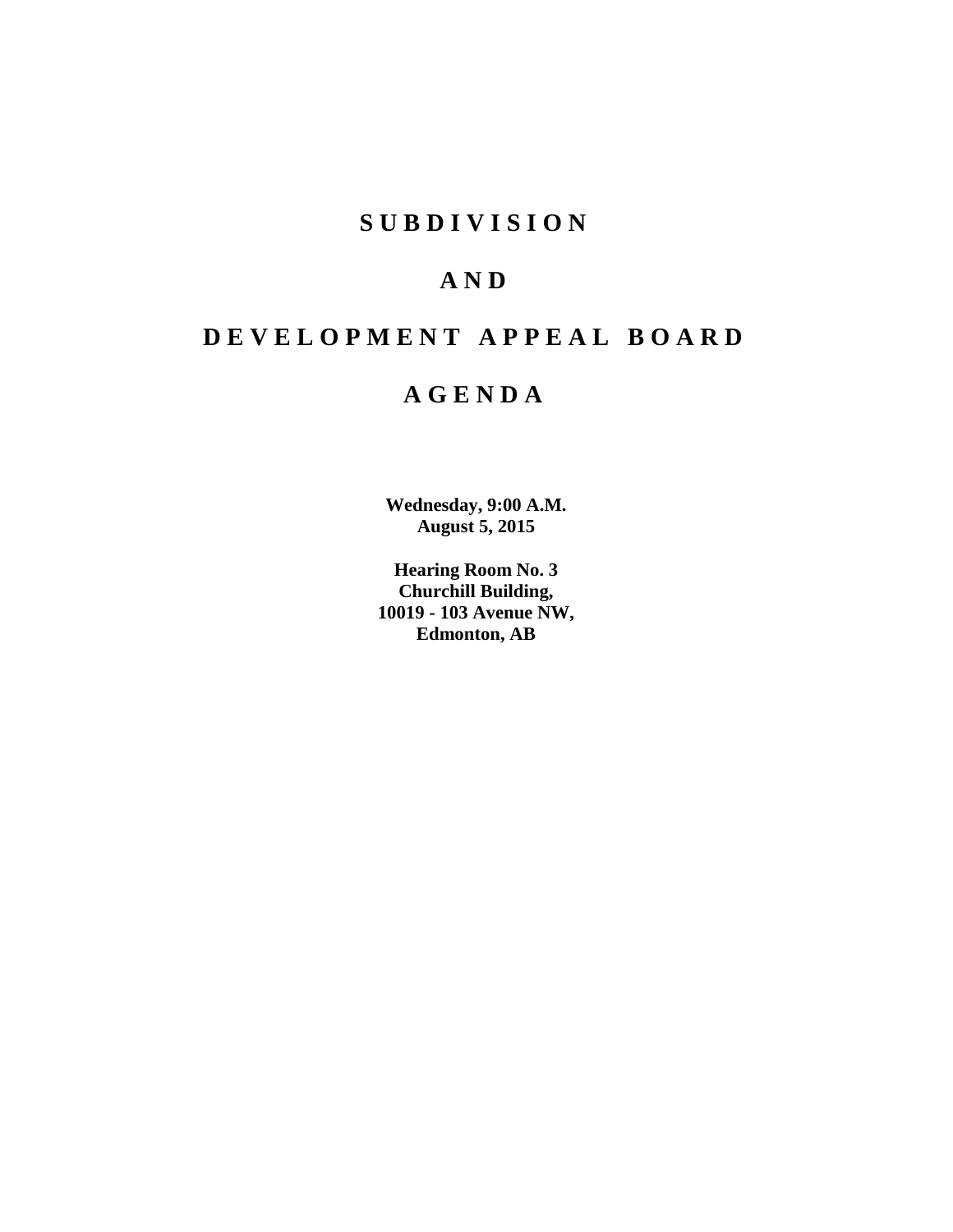### **SUBDIVISION AND DEVELOPMENT APPEAL BOARD HEARING ROOM NO. 3**

|              | <b>TO BE RAISED</b><br>9:00 A.M. | $SDAB-D-15-145$ | To change the Use from a General Industrial<br>Use to a Personal Service Shop operating as a<br><b>Body Rub Centre</b><br>4019 - 97 Street NW, 9601C - 41 Avenue NW<br>Project No.: 172187428-001             |
|--------------|----------------------------------|-----------------|---------------------------------------------------------------------------------------------------------------------------------------------------------------------------------------------------------------|
| $\mathbf{I}$ | 1:00 P.M.                        | $SDAB-D-15-172$ | Construct a Minor Digital On-premises Off-<br>premises Sign (1733298 Alberta Ltd.)<br>5834 - Gateway Boulevard NW<br>Project No.: 169445911-001                                                               |
| III          | 3:00 P.M.                        | SDAB-D-15-173   | Operate a Major Home Based Business (office<br>in the home for a law office, maximum 3 visits:<br>2 client appointments and 1 courier per week<br>day)<br>9508 - 100A Street NW<br>Project No.: 174331229-001 |
|              | <b>NOTE:</b>                     |                 | Unless otherwise stated, all references to "Section numbers" refer to                                                                                                                                         |

*the authority under the Edmonton Zoning Bylaw 12800.*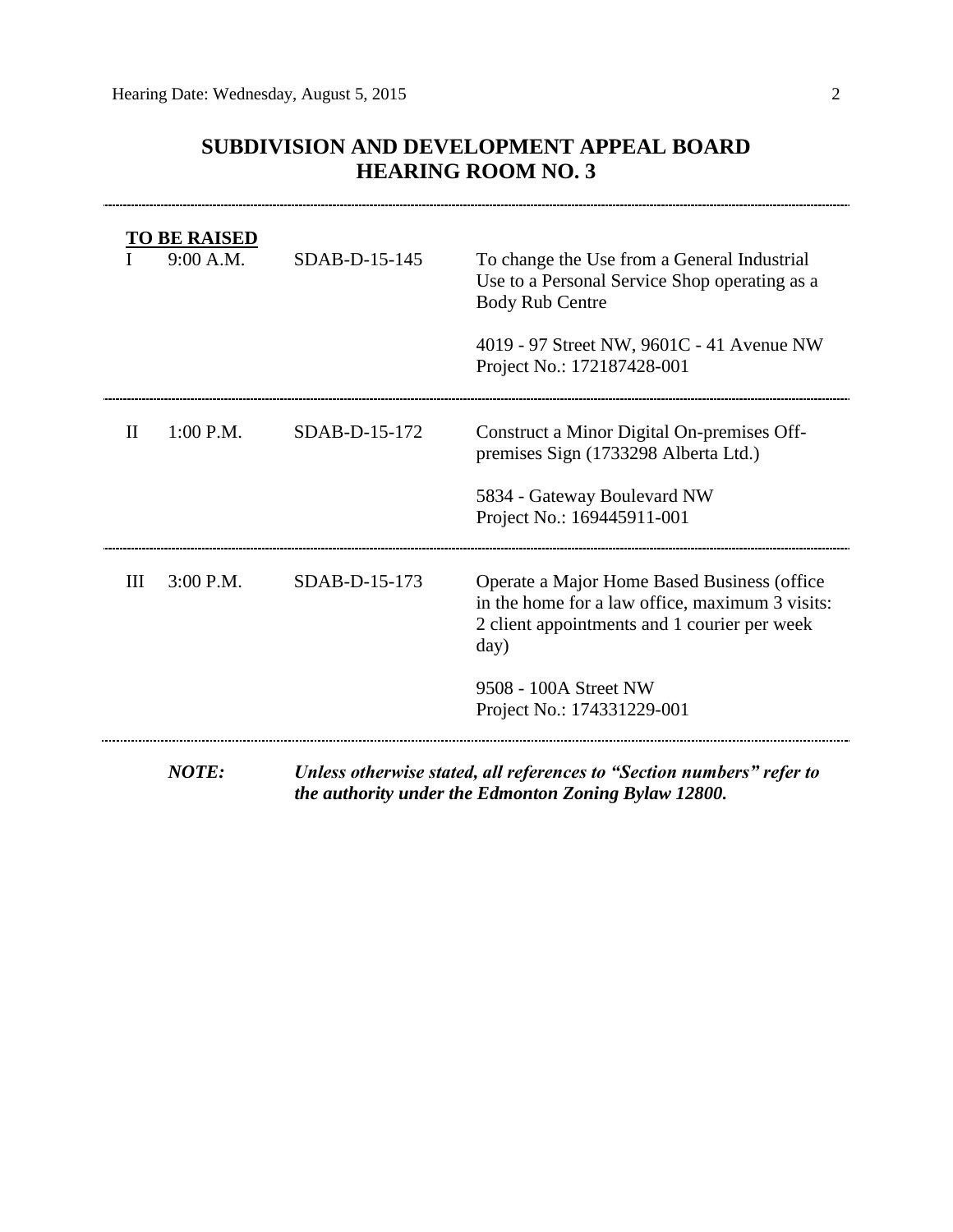#### **TO BE RAISED**

#### **ITEM I: 9:00 A.M. FILE: SDAB-D-15-145**

#### AN APPEAL FROM THE DECISION OF THE DEVELOPMENT OFFICER BY AN ADJACENT PROPERTY OWNER

APPELLANT:

APPLICATION NO.: 172187428-001 APPLICATION TO: To change the Use from a General Industrial Use to a Personal Service Shop operating as a Body Rub Centre DECISION OF THE DEVELOPMENT AUTHORITY: Approved with conditions DECISION DATE: June 2, 2015 DATE OF APPEAL: June 10, 2015 NOTIFICATION PERIOD: June 2, 2015 through June 16, 2015 RESPONDENT: Cleopatra's Spa MUNICIPAL DESCRIPTION OF SUBJECT PROPERTY: 4019 - 97 Street NW, 9601C - 41 Avenue NW LEGAL DESCRIPTION: Plan 1322403 Unit 23, Condo Common Area (Plan 1322403) ZONE: IB Industrial Business Zone OVERLAY: N/A STATUTORY PLAN: N/A

#### DEVELOPMENT OFFICER'S DECISION

APPROVED - The proposed development is approved subject to the following conditions:

1) All outdoor trash collection areas shall be located and screened to the satisfaction of the Development Officer in accordance with Sections  $55(4)$  &  $(5)$ .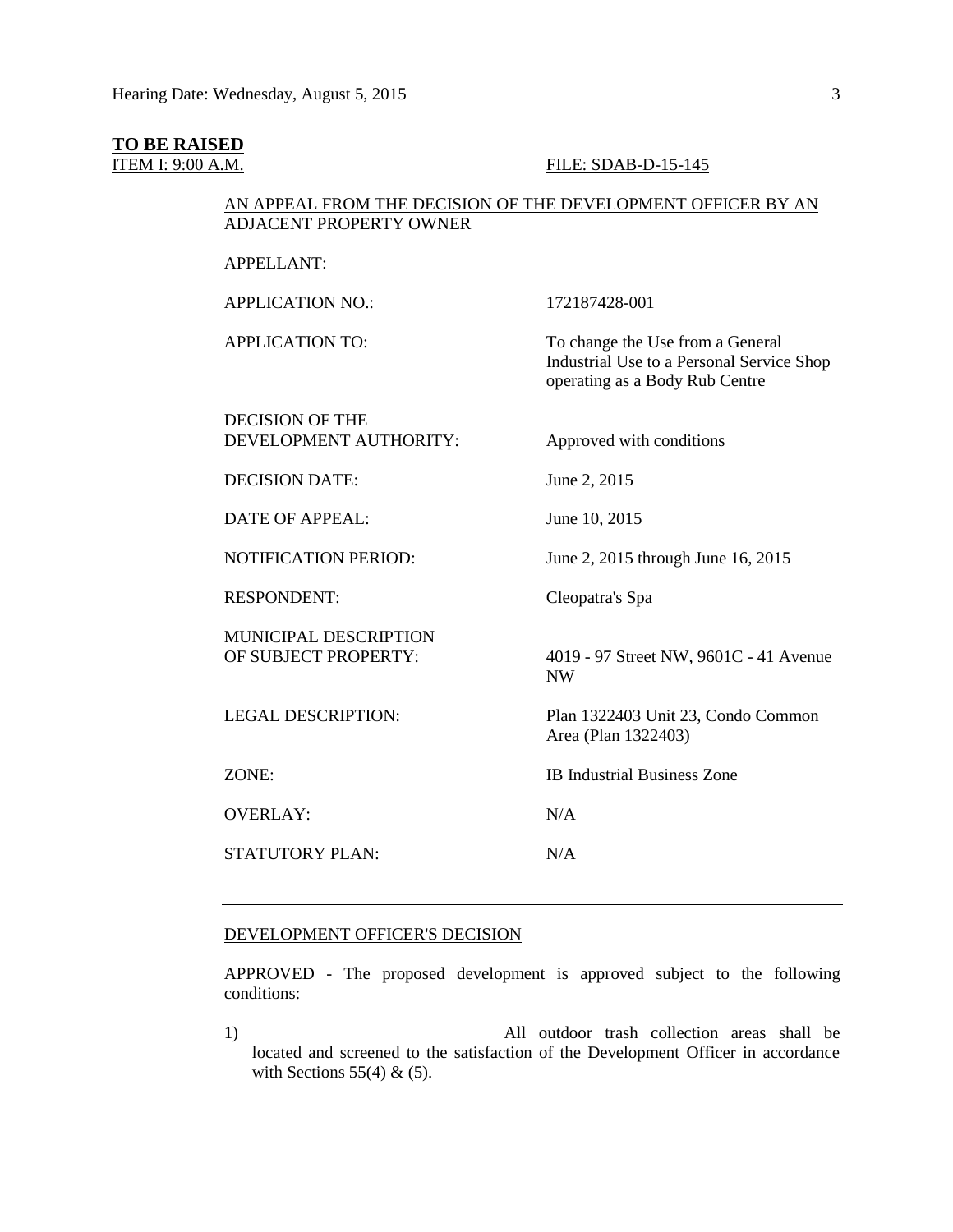2) No parking, loading, storage, trash collection, outdoor service or display areas shall be permitted within a required Yard and loading, storage, parking and trash collection areas shall be screened from view from any adjacent site and public roadway in accordance with Section 54 of the Zoning Bylaw.

3) The off-street parking, loading and unloading (including aisles or driveways) shall be hardsurfaced, curbed, drained and maintained in accordance to Section 54.6.

4) Bicycle parking shall be provided in accordance to Section 54.3 and to the satisfaction of the Development Officer.

5) Any outdoor lighting for any development shall be located and arranged so that no direct rays of light are directed at any adjoining properties, or interfere with the effectiveness of any traffic control devices in accordance of Section 51 of the Edmonton Zoning Bylaw.

6) The development shall comply to the regulations pertaining to Body Rub Centres in accordance with Section 97 of the Edmonton Zoning Bylaw.

#### NOTES:

1) An approved Development Permit means that the proposed development has been reviewed only against the provisions of the Edmonton Zoning Bylaw. It does not remove obligations to conform with other legislation, bylaws or land title instruments such as the Municipal Government Act, the ERCB Directive 079, the Edmonton Safety Codes Permit Bylaw or any caveats, covenants or easements that might be attached to the Site.

2) The Development Permit shall not be valid unless and until the conditions of approval, save those of a continuing nature, have been fulfilled; and no notice of appeal from such approval has been served on the Subdivision and Development Appeal Board within the time period specified in subsection 21.1 (Ref. Section 17.1).

3) Signs require separate Development Applications. Signs placed on or within a Personal Service Shop Use Class operating as a Body Rub Centre shall comply with the applicable Sign Regulations contained in Section 59 of the Edmonton Zoning Bylaw and the applicable Sign Schedule for the Land Use Zone governing the Site on which the Body Rub Centre is located, except that Fascia Signs shall not: obstruct clear glazing required in subsection  $97(3)(c)$  of this Bylaw; and obstruct clear glazing as required by the Land Use Zone governing the Site on which the Body Rub Centre is located (Ref. Section 97.4).

4) The City of Edmonton does not conduct independent environmental checks of land within the City. If you are concerned about the suitability of this property for any purpose, you should conduct your own tests and reviews. The City of Edmonton, in issuing this Development Permit, makes no representations and offers no warranties as to the suitability of the property for any purpose or as to the presence or absence of any environmental contaminants on the property.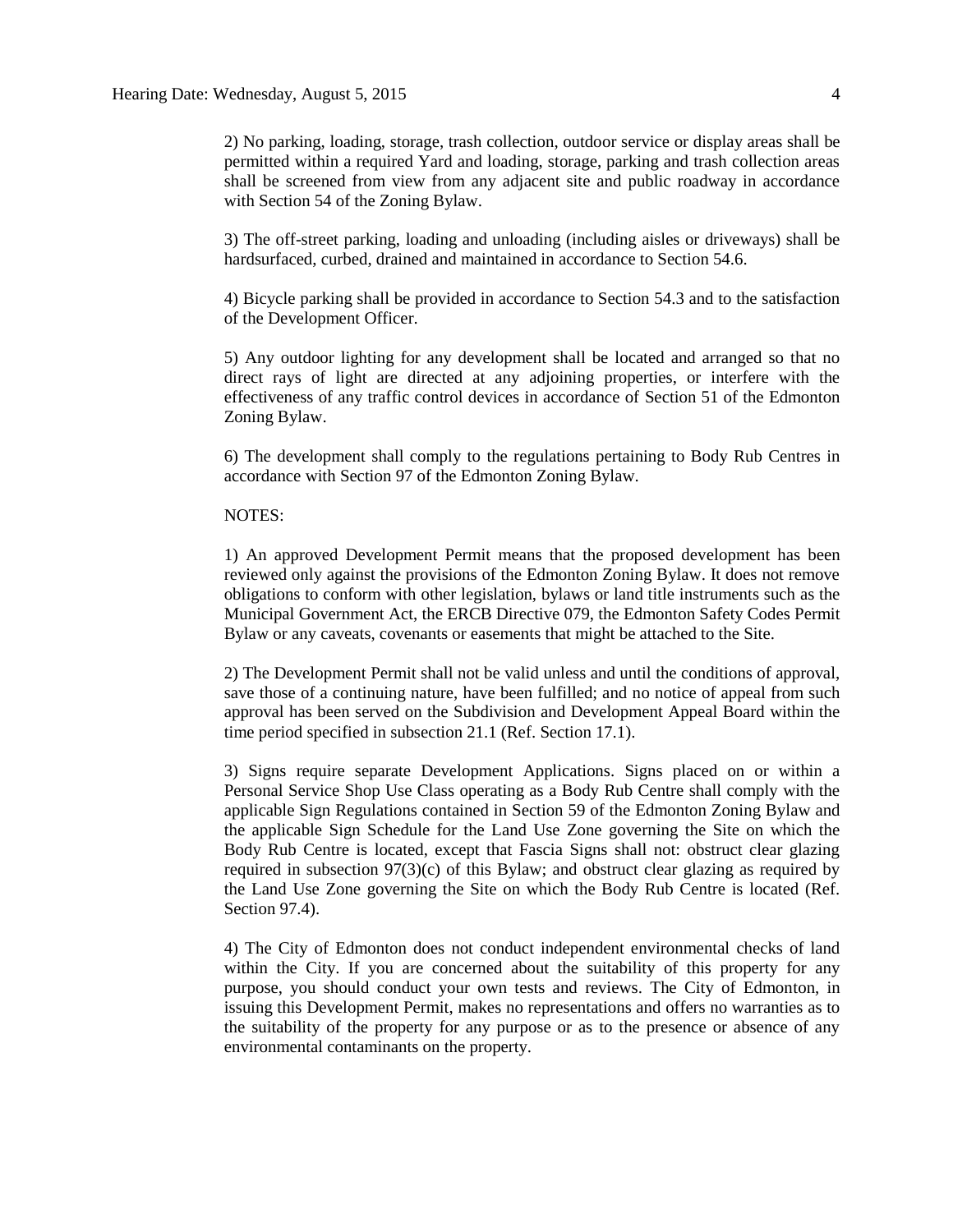5) A Building Permit is required for any construction or change in use of a building. For a building permit, and prior to the Plans Examination review, you require construction drawings and the payment of fees. Please contact the 311 Call Centre for further information.

6) This Development Permit is not a Business License. A separate application must be made for a Business License.

#### APPELLANT'S SUBMISSION

Sleep Easy CPAP Ltd. operates next door to this address at 4023 97 Street NW. Our business tests and treats patients for Obstructive Sleep Apnea. Many of our patients have young children who come with their parents to their appointment. Some of our patients are children. We do not test infants but many youth have been referred and tested by us.

Physicians trust our location is appropriate for a medical services office. This type of business right next door to a medical services professional office is not acceptable.

Our own children age 15 and 17 work after school with us, performing various duties of service, cleaning and follow up phone calls booking appointments. We are not comfortable with potential signage that is potentially suggestive surrounding our premises.

A Body Rub center is not an appropriate business to be operating next to a family run business with children frequenting the premises on a regular basis. This type of business should not be allowed where there are children according to the city bylaws and things we have read on line.

#### SUBDIVISION AND DEVELOPMENT APPEAL BOARD OFFICER'S COMMENTS

The Subdivision and Development Appeal Board at a hearing on July 9, 2015 made and passed the following motion:

"that the appeal hearing be postponed to August 5, 2015, at the request of the Respondent and in agreement with the Appellant."

A **Personal Service Shop** is a Discretionary Use in the IB Industrial Business Zone, Section 400.3(22).

Under 6.1(14), **Body Rub Centre** means a Personal Service Shop development where services are provided that involve the physical external manipulation of the soft tissues of the human body that are performed, offered or solicited for a fee in a manner that appeals to or is designed to appeal to erotic or sexual appetites or inclinations. This includes but is not limited to a body rub advertised by any means as "sensual", "sexy" or by any other word or any depiction having like meaning or implication.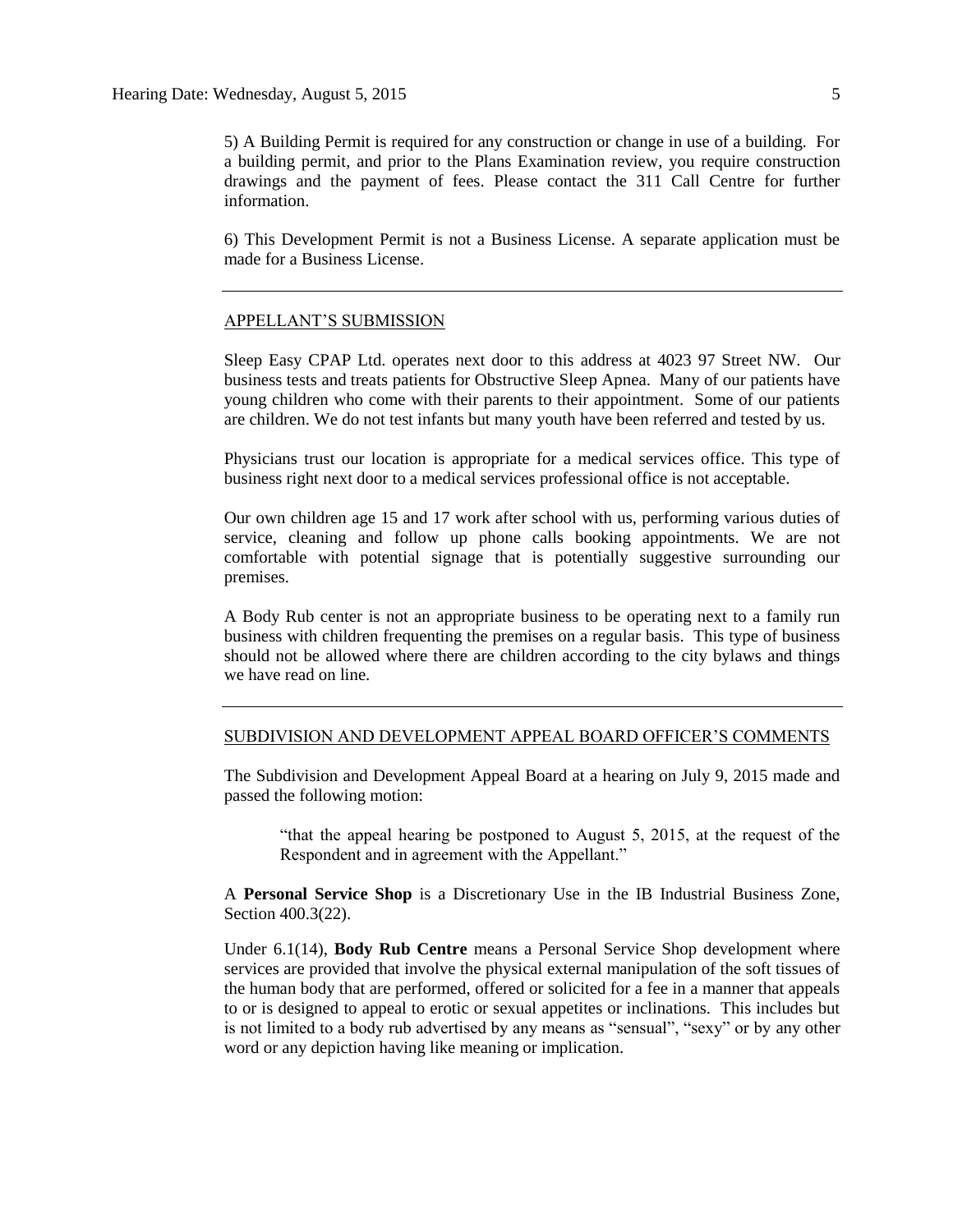Under Section 7.4(41), **Personal Service Shop** means development used for the provisional of personal services to an individual which are related to the care and appearance of the body, or the cleaning and repair or personal effects. This Use Class includes barbershops, hairdressers, beauty salons, tailors, dress makers, shoe repair shops, and dry cleaning establishments and Laundromats. This Use Class does not include Health Services.

This application was approved by the Development Officer subject to conditions. The decision of approval by the Development Officer has been appealed by an adjacent property owner located at 4023-97 Street.

Section 97 states a Personal Service Shop that is operating as a Body Rub Centre shall comply with the following regulations:

- 1. At the time a Development Permit application is made for a Body Rub Centre, the proposed location of the Body Rub Centre shall not be closer than 100.0 metres from any Site having a valid development permit for Public Education Services, Private Education Services, Public Park sites, Child Care Services, Temporary Shelter Services, and/or Extended Medical Treatment Services. For the purpose of this subsection only:
	- a. the 100.0 metre separation distance shall be measured from the closest point of the Body Rub Centre Site boundary to the closest point of another Site boundary, and shall not be measured from Zone boundaries or from the edges of structures;
	- b. Public Education Services and Private Education Services are limited to primary and secondary schools inclusive that have a valid development permit; and
	- c. the term "Public Park sites" is limited to park Sites zoned as AP Zone, and areas in the river valley that are zoned as the A Zone.
- 2. Personal Service Shop Use Class operating as a Body Rub Centre shall not be located on a Site having a valid development permit for Residential Use Classes, Residential Related Use Classes, or Bars and Neighbourhood Pubs at the time of the application for the Development Permit.
- 3. The Development Officer shall consider Crime Prevention Through Environmental Design Criteria (CPTED) when reviewing applications for Personal Service Shop Use Class operating as a Body Rub Centre.
	- a. The Development Officer shall determine whether a CPTED Audit of the business premises is required, and may confer with the Edmonton Police Service for their recommendation;
	- b. If the Development Officer deems that a CPTED Audit is necessary, the Development Officer may include recommendations of the CPTED Audit that, in the Development Officer's opinion, have implications for land use impacts including, but not limited to, exterior illumination, landscaping, screening, signs, and access, as condition(s) of the Development Permit;
	- c. Where a Body Rub Centre is proposed to be located on the First Storey, all glazed surfaces within the Façade shall be transparent, non-reflective and maintain unobstructed visibility into and out of the Public Space of the business.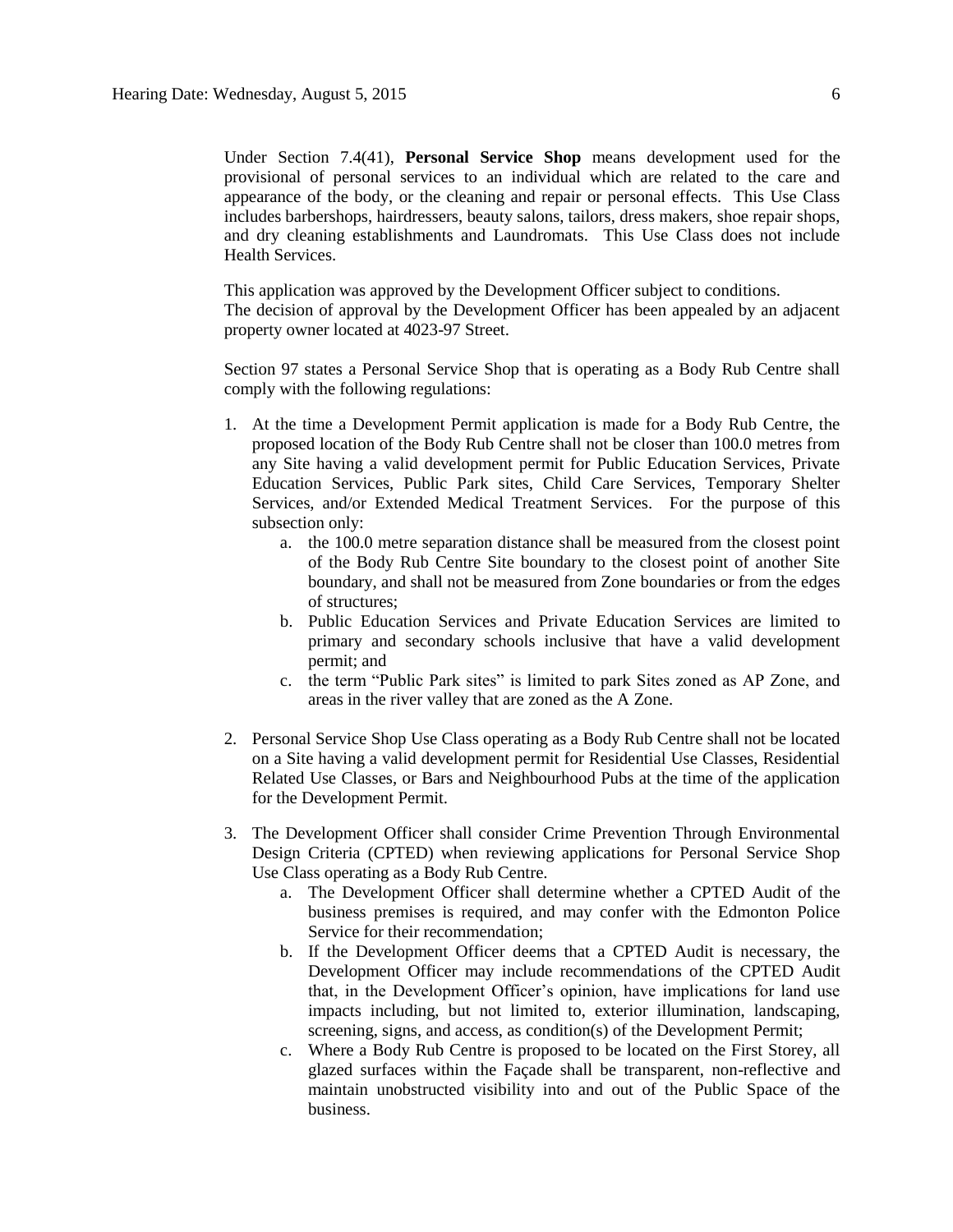- 4. Signs placed on or within a Personal Service Shop Use Class operating as a Body Rub Centre shall comply with the applicable Sign Regulations contained in Section 59 of this Bylaw and the applicable Sign Schedule for the Land Use Zone governing the Site on which the Body Rub Centre is located, except that Fascia Signs shall not:
	- a. obstruct clear glazing required in subsection 97(3)(c) of this Bylaw; and
	- b. obstruct clear glazing as required by the Land Use Zone governing the Site on which the Body Rub Centre is located.

Section 400.1 states the purpose of the IB Industrial Business Zone is to provide for industrial businesses that carry out their operations such that no nuisance is created or apparent outside an enclosed building and such that the Zone is compatible with any adjacent non-industrial Zone, and to accommodate limited, compatible non-industrial businesses. This Zone should normally be located on the periphery of industrial areas and adjacent and arterial or major collector roadways.

#### NOTICE TO APPLICANT/APPELLANT

Provincial legislation requires that the Subdivision and Development Appeal Board issue its official decision in writing within fifteen days of the conclusion of the hearing. Bylaw No. 11136 requires that a verbal announcement of the Board's decision shall be made at the conclusion of the hearing of an appeal, but the verbal decision is not final nor binding on the Board until the decision has been given in writing in accordance with the Municipal Government Act.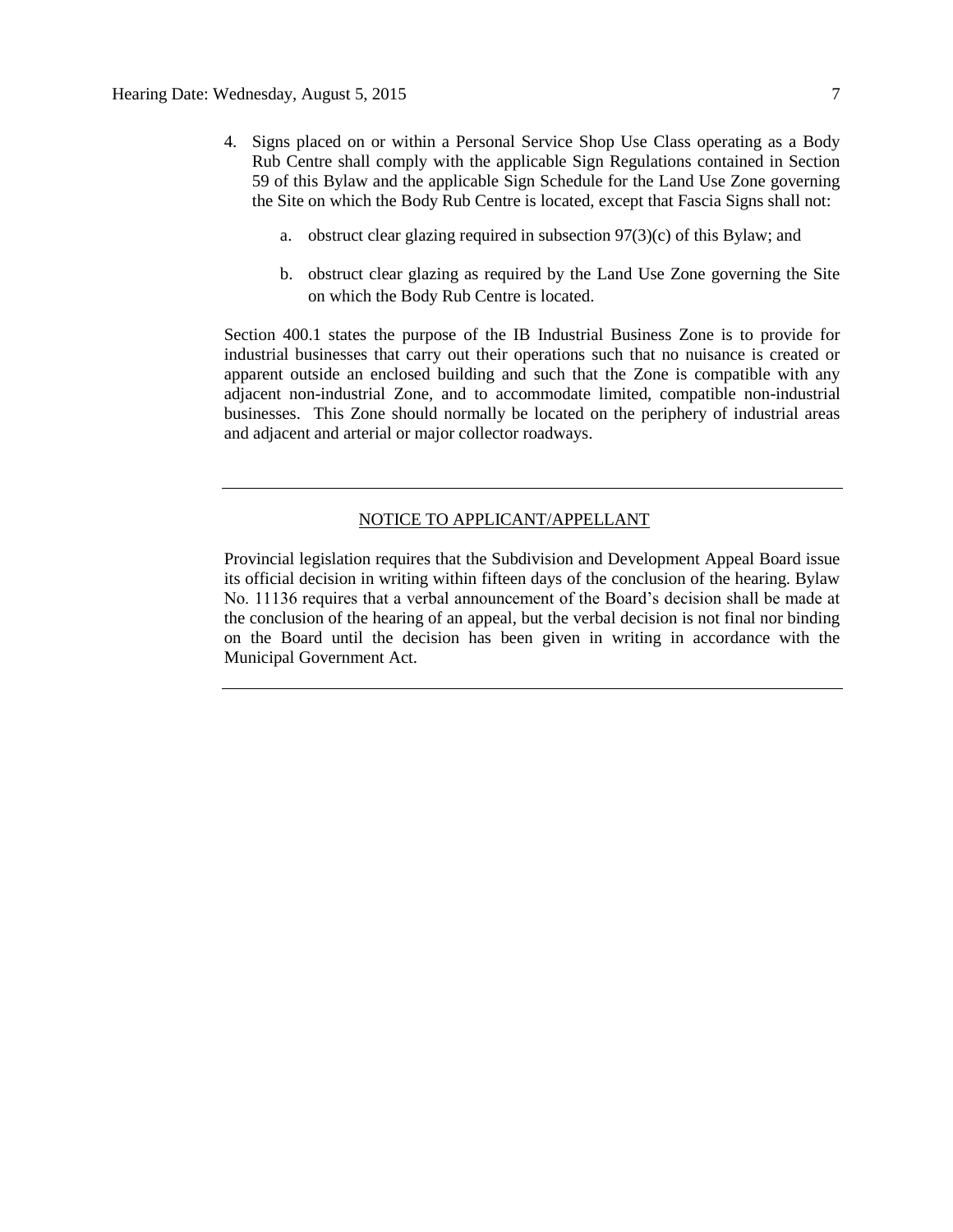

Site Location **Communist Contract Contract Contract Contract Contract Contract Contract Contract Contract Contract Contract Contract Contract Contract Contract Contract Contract Contract Contract Contract Contract Contract** 

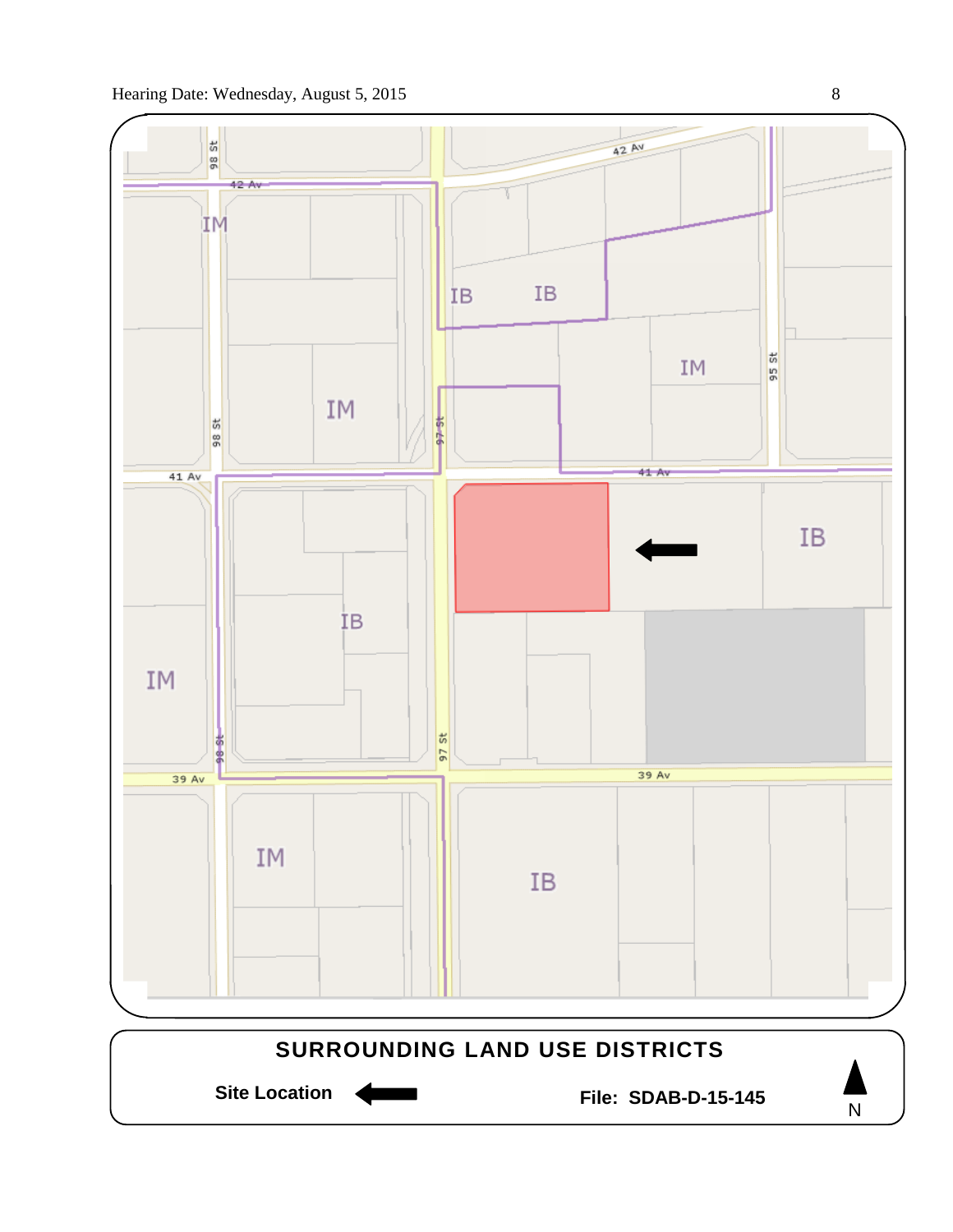#### ITEM II: 1:00 P.M. FILE: SDAB-D-15-172

| AN APPEAL FROM THE DECISION OF THE DEVELOPMENT OFFICER |                                                                                           |  |  |  |
|--------------------------------------------------------|-------------------------------------------------------------------------------------------|--|--|--|
| <b>APPELLANT:</b>                                      |                                                                                           |  |  |  |
| <b>APPLICATION NO.:</b>                                | 169445911-001                                                                             |  |  |  |
| <b>ADDRESS OF APPELLANT:</b>                           | 5834 - Gateway Boulevard NW                                                               |  |  |  |
| <b>APPLICATION TO:</b>                                 | <b>Construct a Minor Digital On-premises</b><br>Off-premises Sign (1733298 Alberta Ltd.). |  |  |  |
| DECISION OF THE<br>DEVELOPMENT AUTHORITY:              | Refused                                                                                   |  |  |  |
| <b>DECISION DATE:</b>                                  | June 25, 2015                                                                             |  |  |  |
| <b>DATE OF APPEAL:</b>                                 | July 9, 2015                                                                              |  |  |  |
| <b>MUNICIPAL DESCRIPTION</b><br>OF SUBJECT PROPERTY:   | 5834 - Gateway Boulevard NW                                                               |  |  |  |
| <b>LEGAL DESCRIPTION:</b>                              | Plan 4269HW Blk 83 Lot 4                                                                  |  |  |  |
| ZONE:                                                  | IH Heavy Industrial Zone                                                                  |  |  |  |
| <b>OVERLAY:</b>                                        | N/A                                                                                       |  |  |  |
| <b>STATUTORY PLAN:</b>                                 | N/A                                                                                       |  |  |  |
|                                                        |                                                                                           |  |  |  |

#### DEVELOPMENT OFFICER'S DECISION

REFUSED - The proposed development is refused for the following reasons:

1. The proposed development, a Major Digital On-premises Off-premises Sign, is listed as a Discretionary Use under the IH (Heavy Industrial) Zone (Section 430.3(14)).

The Site is located within the Calgary Trail Land Use Study Statutory Plan Area. Section 3.4 of the Calgary Trail Land Use Study, General Urban Design Policies, states:

- b) Greater attention shall be given to improving the location, siting, Signage comprehensibility and design of signage in the corridor by:
	- i) promoting within the business community the voluntary replacement of older advertising signage;
	- ii) discouraging the use of portable signs and free-standing billboards; and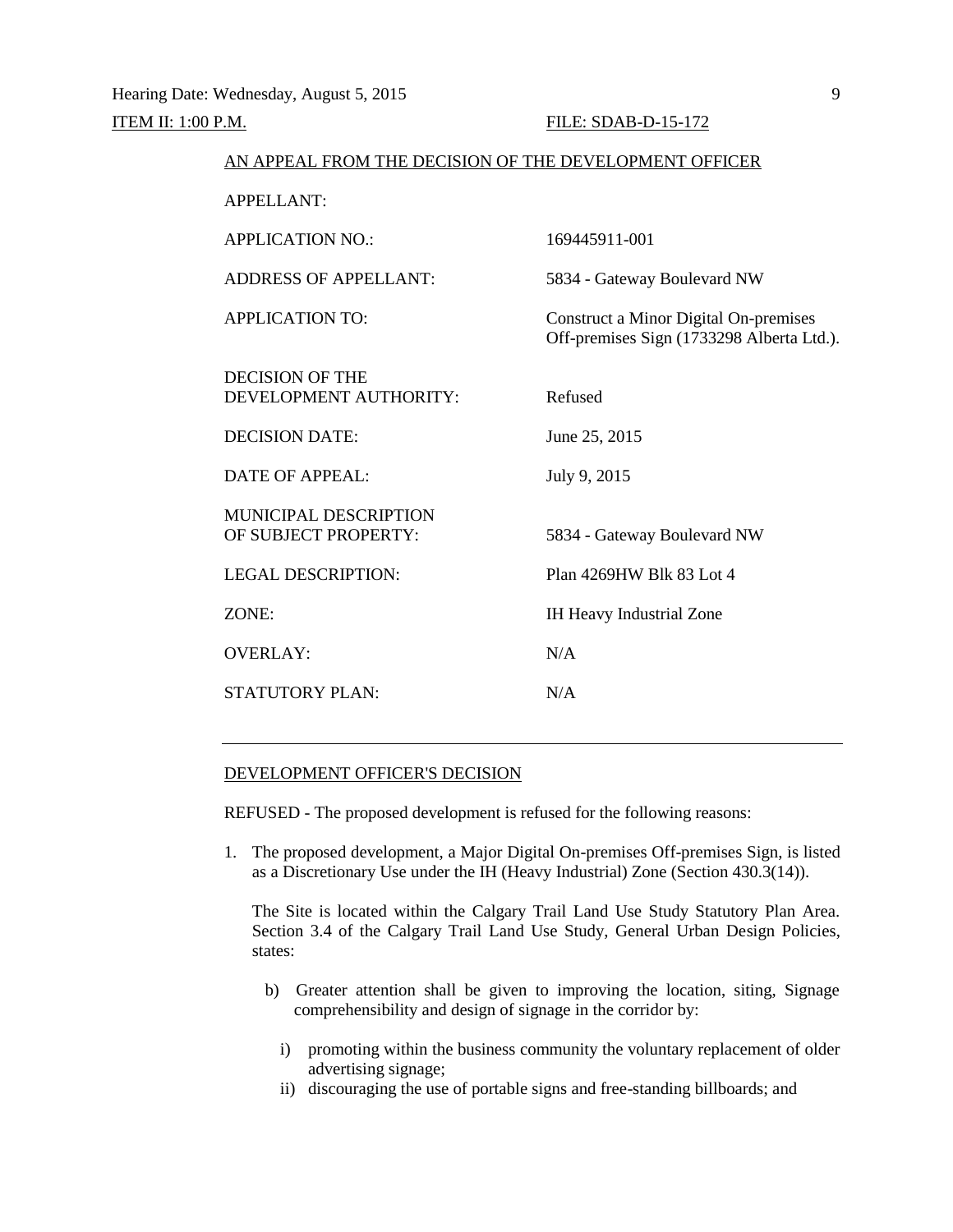iii) improving directional signage to major facilities such as hospitals, University, Downtown, and Government Centre.

In the opinion of the Development Officer, the intent of Section 3.4(b)(ii) of the Calgary Trail Land Use Study with respect to billboards, refers to the built form of large freestanding signs located along roadways for the purpose of outdoor advertising.

Therefore, the proposed Major Digital On-premises Off-premises Sign is in contradiction to Section 3.4(b)(ii) of the Calgary Trail Land Use Study.

2. Pursuant to Section 59.2(7) of the Edmonton Zoning Bylaw, the Development Officer may refuse the permit that adversely impacts the built environment.

The proposed Major Digital On-premises Off-premises Sign (billboard) does not serve to enhance the built environment, nor does it contribute to or serve to enhance the Gateway Boulevard major commercial corridor.

#### APPELLANT'S SUBMISSION

As the Applicants in the above noted matter, we hereby appeal the Development Officer's refusal on the following grounds:

- 1. Minor Digital on-premises Off-premises Signs are available as a Discretionary Use in the (IH) Heavy Industrial Zone.
- 2. The proposed sign complies with all of the requirements of Sign Schedule 59G as is:
	- a) under the permitted sign height in the Zone;
	- b) only 38% of the permitted sign width in the Zone; and
	- c) only 28.5% of the permitted sign area in the Zone.
- 3. An engineered Digital Sign Safety Review confirms that the proposed sign will not present a traffic safety concern.
- 4. The Calgary Trail Land Use Study (relied upon by the Development Officer) is not a statutory plan within the meaning of the Municipal Government Act - it is a document upon which future planning is to be based. Until the various plans called for thereunder are approved by City Council following the requisite public hearing processes, it is unfair and inappropriate to apply the Study as if it were law. Moreover, since signs now have a mandatory, limited Permit life, renewals of the same can be refused when and if the lawful Plans applicable to the site change.
- 5. The Calgary Trail Land Use Study was adopted by Resolution (not Bylaw) of Council in 1984 at a time when sign development was not a matter of land use but merely one of regulatory approval, only. Subsequently, sign developments have become "uses of land" within the Meaning of the Zoning Bylaw.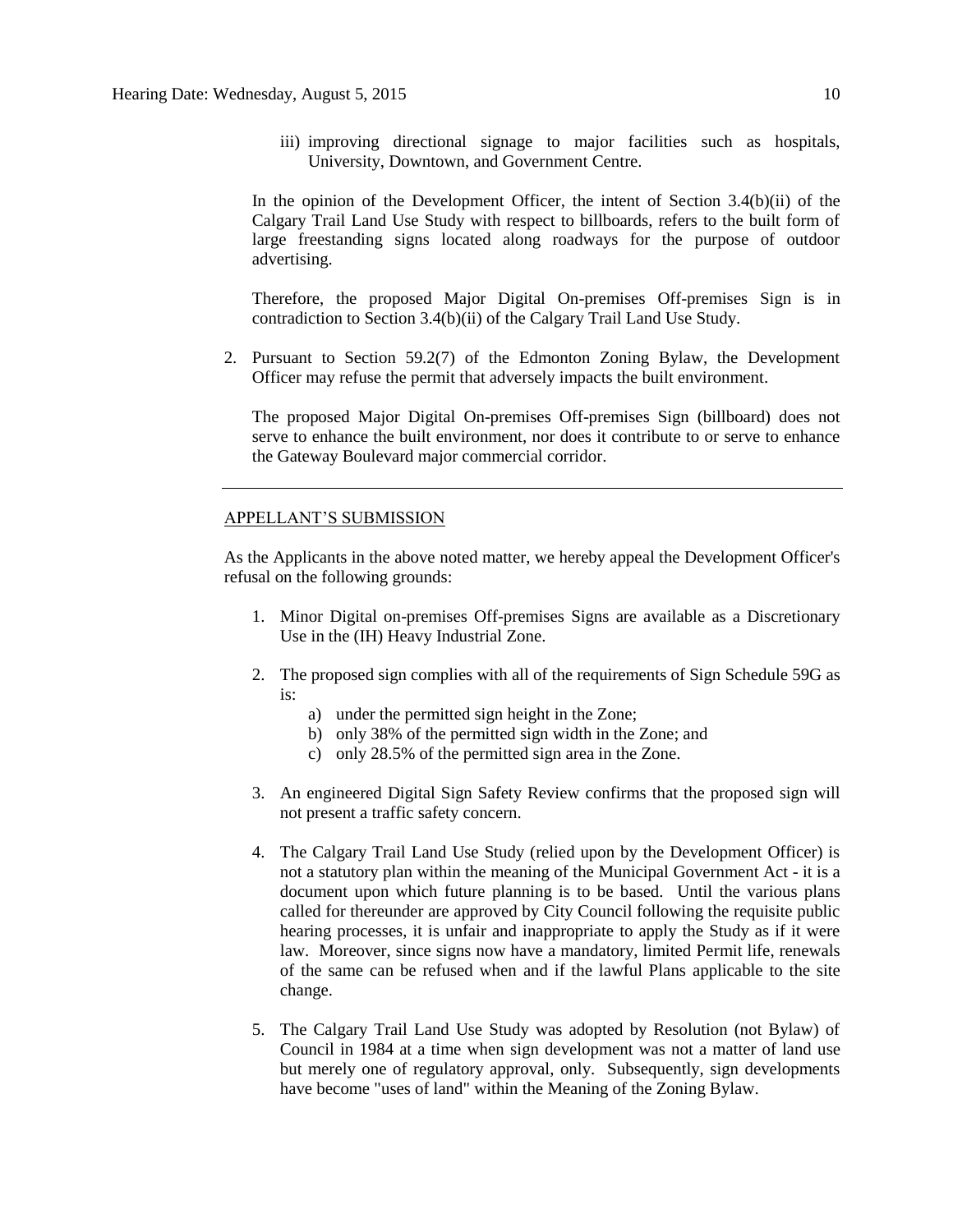In the policy cited in the Development Officer's refusal, what is sought to be discouraged are old-fashioned billboards (which the policy, itself, equates to temporary signs). the portion of the Study not cited by the Development Officer goes on to say: "Through information received in the business survey and through visual inspection of the corridor, advertising signage, particularly older signage, is perceived by many to be unattractive". This, of course, was written before the advent of modern, digital signage.

- 6. The proposed, Minor Digital Sign is brand new, and will replace an older-style, Off-premises sign which has existed on the subject site for several years. This replacement is in accord with Policy 3.5(b)(i) of the Calgary Trail Land Use Study, and similar signs throughout the City have been accepted as extremely attractive.
- 7. Such further and other reasons as may be presented at the hearing of this appeal.

#### SUBDIVISION AND DEVELOPMENT APPEAL BOARD OFFICER'S COMMENTS

A **Minor Digital On-premises Off-premises Sign** is a Discretionary Use in the IH Heavy Industrial Zone, Section 430.3(14).

Under Section 7.9(7), **Minor Digital On-premises Off-premises Signs** means any Sign that is remotely changed on or off Site and has a Message Duration greater than or equal to 6 seconds. Minor Digital On-premises Off-premises Signs incorporate a technology or method allowing the Sign to change Copy without having to physically or mechanically replace the Sign face or its components. The Copy on such Sign may include Copy from Minor Digital On-premises Signs and Minor Digital Off-premises Signs.

The Development Officer provided the following information in the Reason for Refusal:

*The Site is located within the Calgary Trail Land Use Study Statutory Plan Area. Section 3.4 of the Calgary Trail Land Use Study, General Urban Design Policies, states:*

- *b) Greater attention shall be given to improving the location, siting, Signage comprehensibility and design of signage in the corridor by:*
	- *i) promoting within the business community the voluntary replacement of older advertising signage;*
	- *ii) discouraging the use of portable signs and free-standing billboards; and*
	- *iii) improving directional signage to major facilities such as hospitals, University, Downtown, and Government Centre.*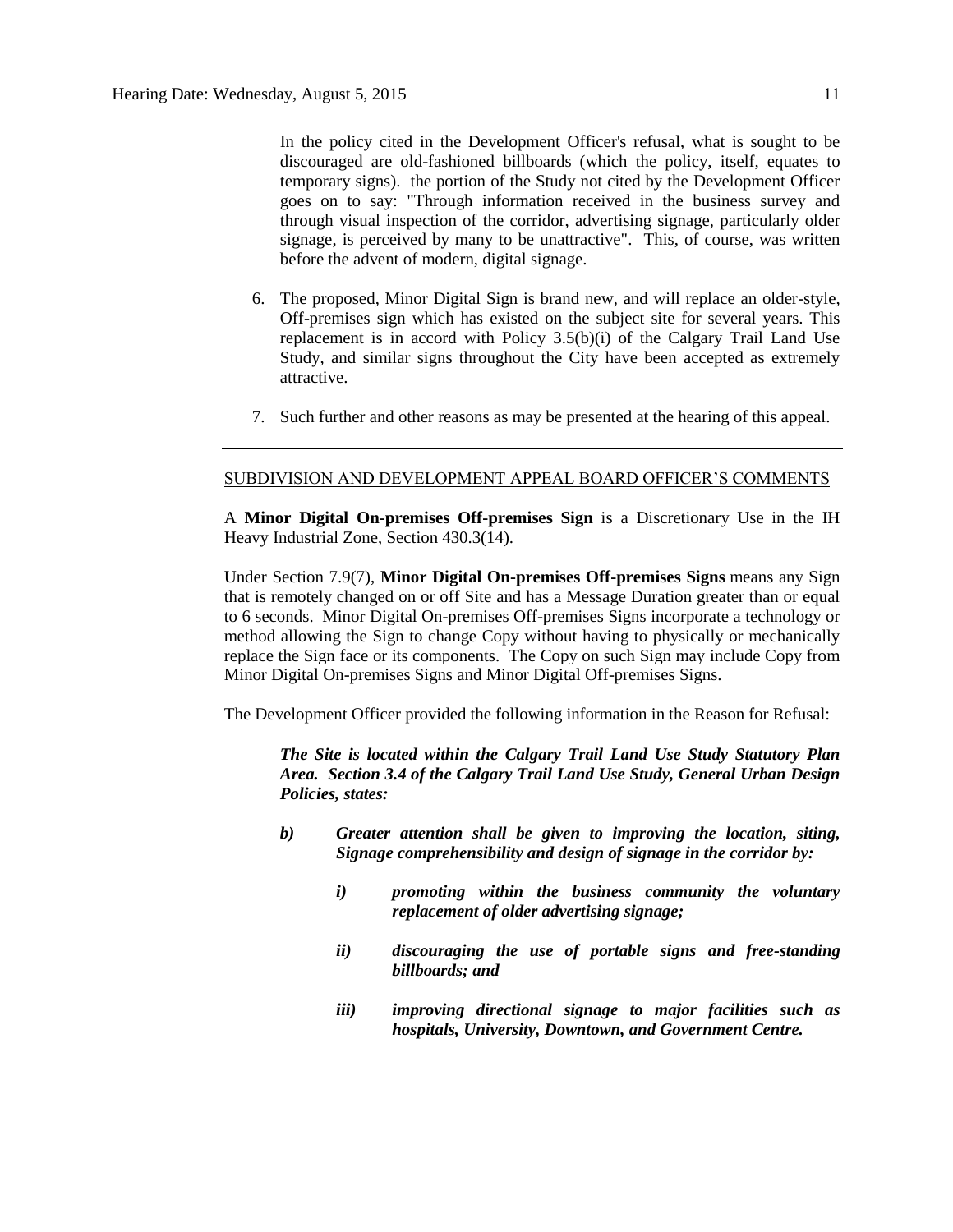*In the opinion of the Development Officer, the intent of Section 3.4(b)(ii) of the Calgary Trail Land Use Study with respect to billboards, refers to the built form of large freestanding signs located along roadways for the purpose of outdoor advertising.*

Under Section 6.1(96), **Statutory Plan** means for the purpose of this Bylaw only, any plan defined as a Statutory Plan by the Municipal Government Act, or any planning policy document approved by City Council by resolution having specific impact on a defined geographic area such as a neighbourhood.

Section 616(dd) of the *Municipal Government Act* states ""statutory plan" means an intermunicipal development plan, a municipal development plan, an area structure plan and an area redevelopment plan adopted by a municipality under Division 4."

The Calgary Trail Land Use Study was approved by Resolution of Council on September 11, 1984 and consolidated in July 2011.

Section 59.2(7) states for all Sign Applications for Major Digital Sign, Minor Digital Onpremises Signs, Minor Digital Off-premises Signs, and Minor Digital On-premises Offpremises Signs, the Development Officer shall review the application in context with the surrounding development, such as (but not limited to): the architectural theme of the area; any historic designations; the requirements of any Statutory Plan; any streetscape improvements; proximity to residential development; driver decision points; and traffic conflict points. The Development Officer may require application revisions to mitigate the impact of a proposed Sign, and may refuse a permit that adversely impacts the built environment.

**The Development Officer determined that the proposed Major Digital On-premises Off-premises Sign (billboard) does not serve to enhance the built environment, nor does it contribute to or serve to enhance the Gateway Boulevard major commercial corridor.**

Section 430.4(8) states Signs shall comply with the regulations found in Schedule 59G.

Schedule 59G.3(6) states Minor Digital On-premises Off-premises Signs and Minor Digital Off-premises Signs shall be subject to the following regulations:

- a. proposed Signs are prohibited in the civic centre area bounded by 105 Avenue to the north, the North Saskatchewan River Valley to the south, 97 Street to the east, and 100 Street to the west;
- b. the maximum Height shall be [8.0 m;](javascript:void(0);)
- c. the maximum Width shall be [16.0 m;](javascript:void(0);)
- d. the maximum Area shall be:
	- i. …
	- ii. [65.0 m2](javascript:void(0);) for proposed Signs that are Freestanding Signs. The maximum combined Area of Digital Sign Copy and any other type of Copy on the same Sign face shall not exceed [65.0 m2;](javascript:void(0);)
- e. proposed Sign locations shall be separated from any other Digital Sign greater than  $8.0 \text{ m}^2$  or Off-premises Sign as follows: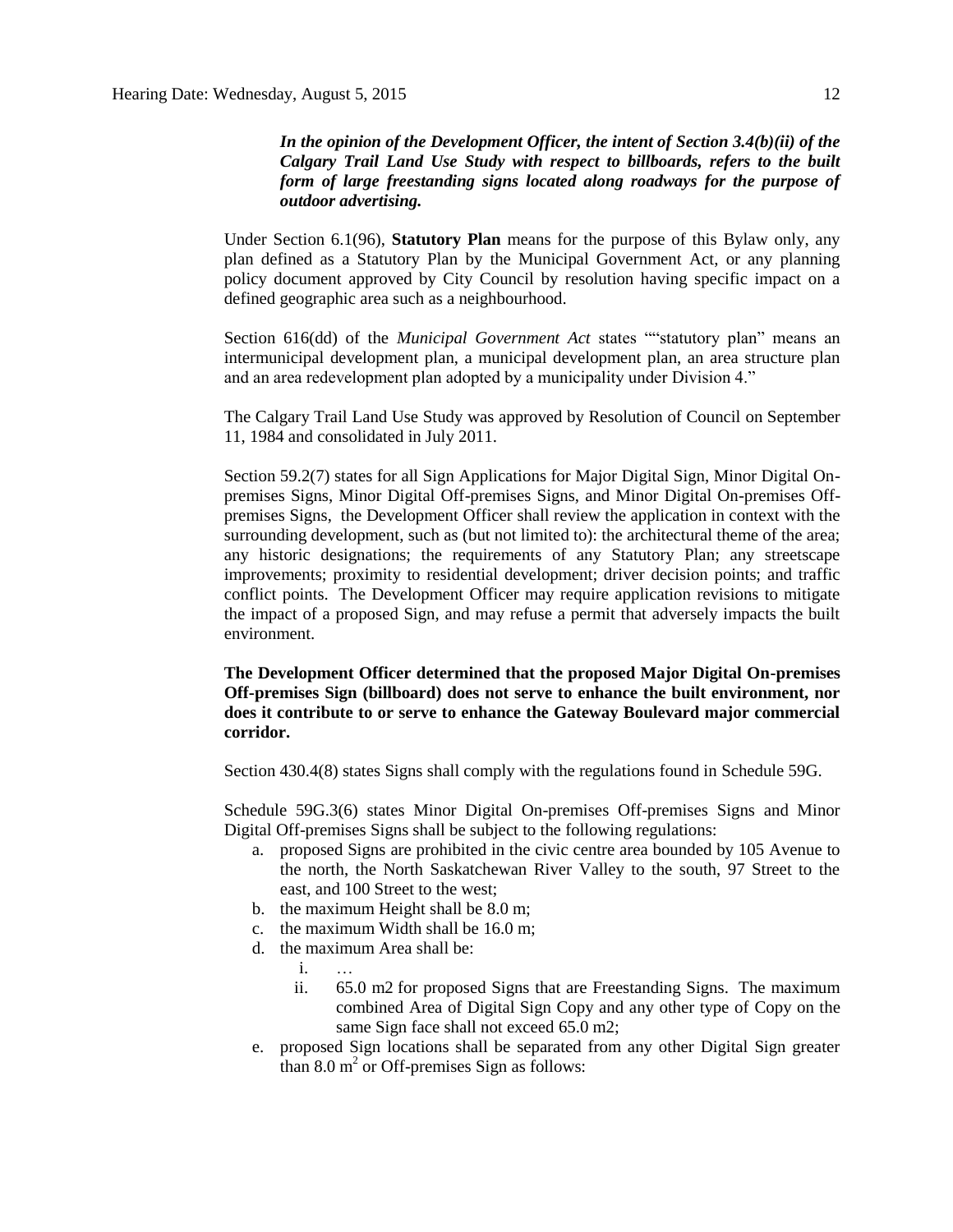| Proposed Sign Area                                     | Minimum separation distance<br>from Digital Signs greater than<br>$8.0 \text{ m}^2$ or other Off-premises Sign |
|--------------------------------------------------------|----------------------------------------------------------------------------------------------------------------|
| Greater than 8.0 $m2$ to<br>less than $20 \text{ m}^2$ | $100 \text{ m}$                                                                                                |
| $20 \text{ m}^2$ to $40 \text{ m}^2$                   | $200 \text{ m}$                                                                                                |
| Greater than $40 \text{ m}^2$                          | 300m                                                                                                           |

The separation shall be applied from the larger Off-premises Sign or Digital Sign location.

- f. …
- g. …
- h. …
- i. …
- j. proposed Signs with an Area greater than 8.0  $m^2$ shall not be located within any Setback;
- k. the maximum number of Freestanding On-premises Signs, Roof On-premises Signs, Major Digital Signs, Minor Digital On-premises Signs, Minor Digital Onpremises Off-premises Signs and Minor Digital Off-premises Signs on a Site shall be four; and
- l. an application for the renewal of a Sign with a lawful permit existing at the time of the passage of Bylaw 15892 will not be refused for the sole reason that it does not comply with all development regulations of this Bylaw. Application renewals shall demonstrate that the Sign meets the automatic light level controls outlined in Section 59.2(5) and traffic safety regulations in Section 59.2(2).

Section 430.1 states the general purpose of the IH Heavy Industrial Zone is to provide for industrial Uses that, due to their appearance, noise, odour, risk of toxic emissions, or fire and explosion hazards are incompatible with residential, commercial, and other land Uses. This Zone should normally be located on the interior of industrial or agricultural areas, such that it does not interfere with the safety, use, amenity or enjoyment of any surrounding Zones.

### NOTICE TO APPLICANT/APPELLANT

Provincial legislation requires that the Subdivision and Development Appeal Board issue its official decision in writing within fifteen days of the conclusion of the hearing. Bylaw No. 11136 requires that a verbal announcement of the Board's decision shall be made at the conclusion of the hearing of an appeal, but the verbal decision is not final nor binding on the Board until the decision has been given in writing in accordance with the Municipal Government Act.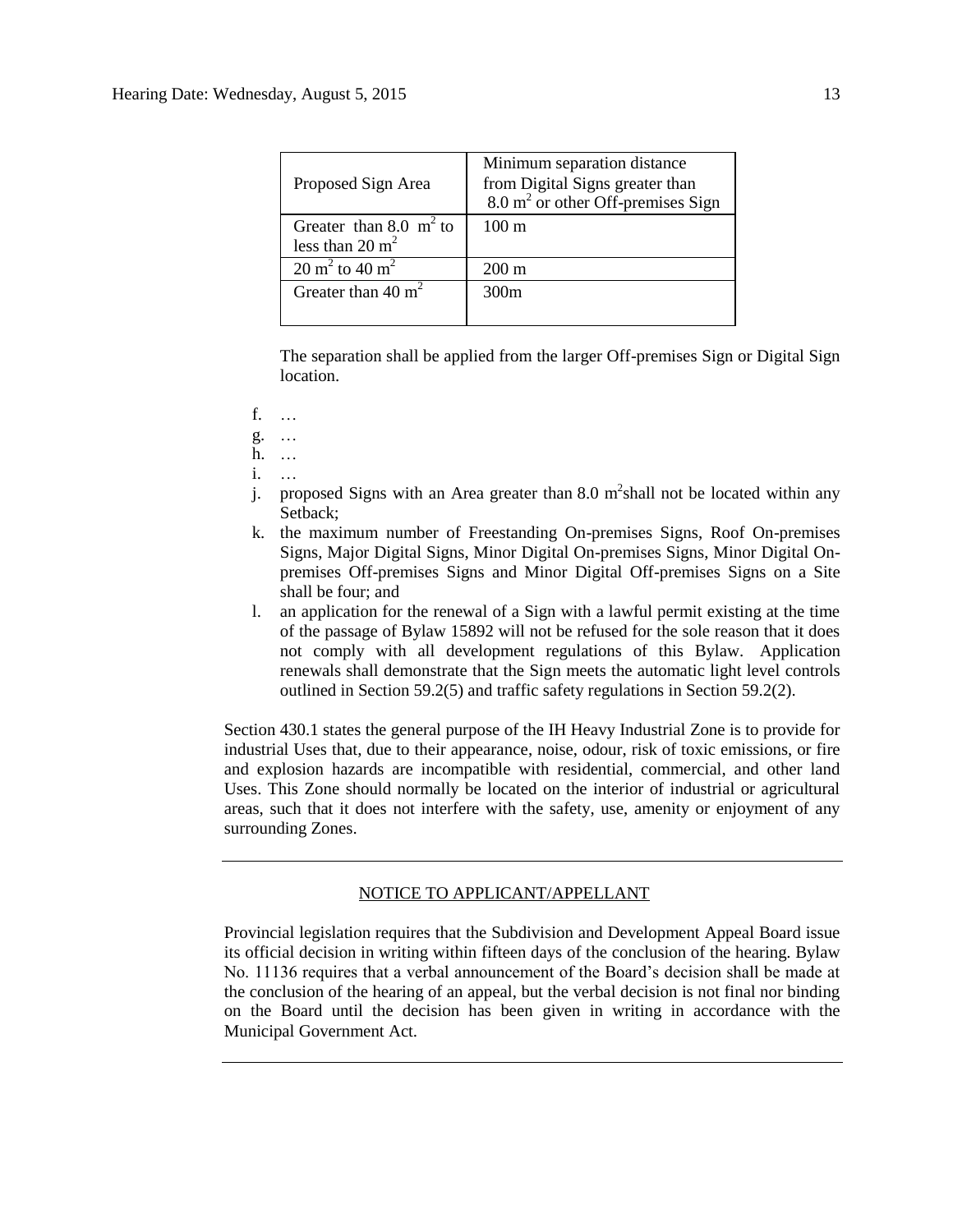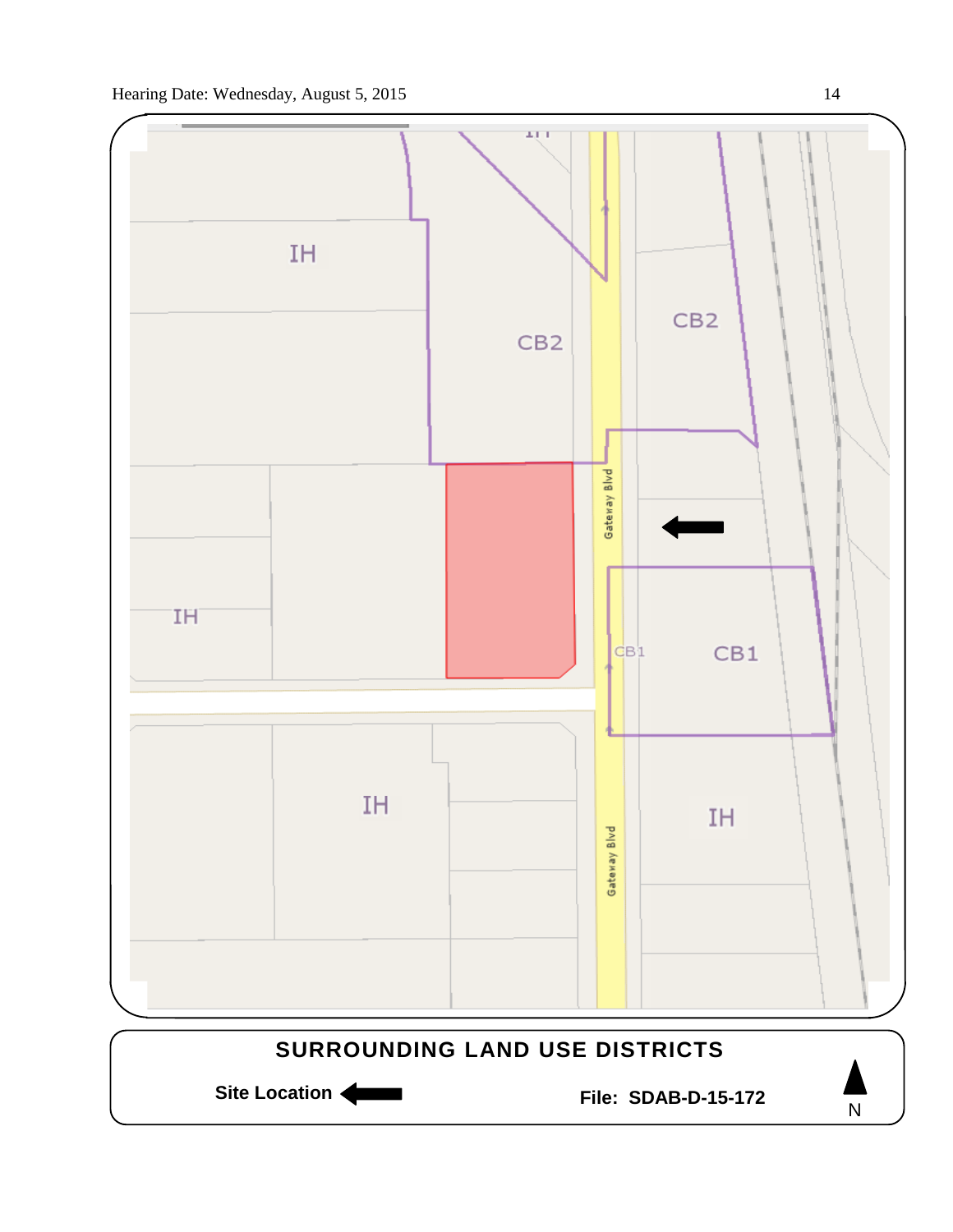## ITEM III: 3:00 P.M. **FILE: SDAB-D-15-173** AN APPEAL FROM THE DECISION OF THE DEVELOPMENT OFFICER BY AN ADJACENT PROPERTY OWNER APPELLANT: APPLICATION NO.: 174331229-001 APPLICATION TO: Operate a Major Home Based Business (office in the home for a law office, maximum 3 visits: 2 client appointments and 1 courier per week day) DECISION OF THE DEVELOPMENT AUTHORITY: Approved with conditions DECISION DATE: June 19, 2015 DATE OF APPEAL: July 8, 2015 NOTIFICATION PERIOD: June 19, 2015 through July 3, 2015 RESPONDENT: MUNICIPAL DESCRIPTION OF SUBJECT PROPERTY: 9508 - 100A Street NW LEGAL DESCRIPTION: Plan Q Blk 3 Lot 29 ZONE: RF3 Small Scale Infill Development Zone OVERLAY(S): Mature Neighbourhood Overlay Floodplain Protection Overlay North Saskatchewan River Valley and Ravine System Protection Overlay STATUTORY PLAN: Rossdale Area Redevelopment Plan

#### DEVELOPMENT OFFICER'S DECISION

APPROVED - The proposed development is approved subject to the following conditions:

Unless otherwise stated, all references to "section numbers" refer to the authority under the Edmonton Zoning Bylaw #12800, as amended.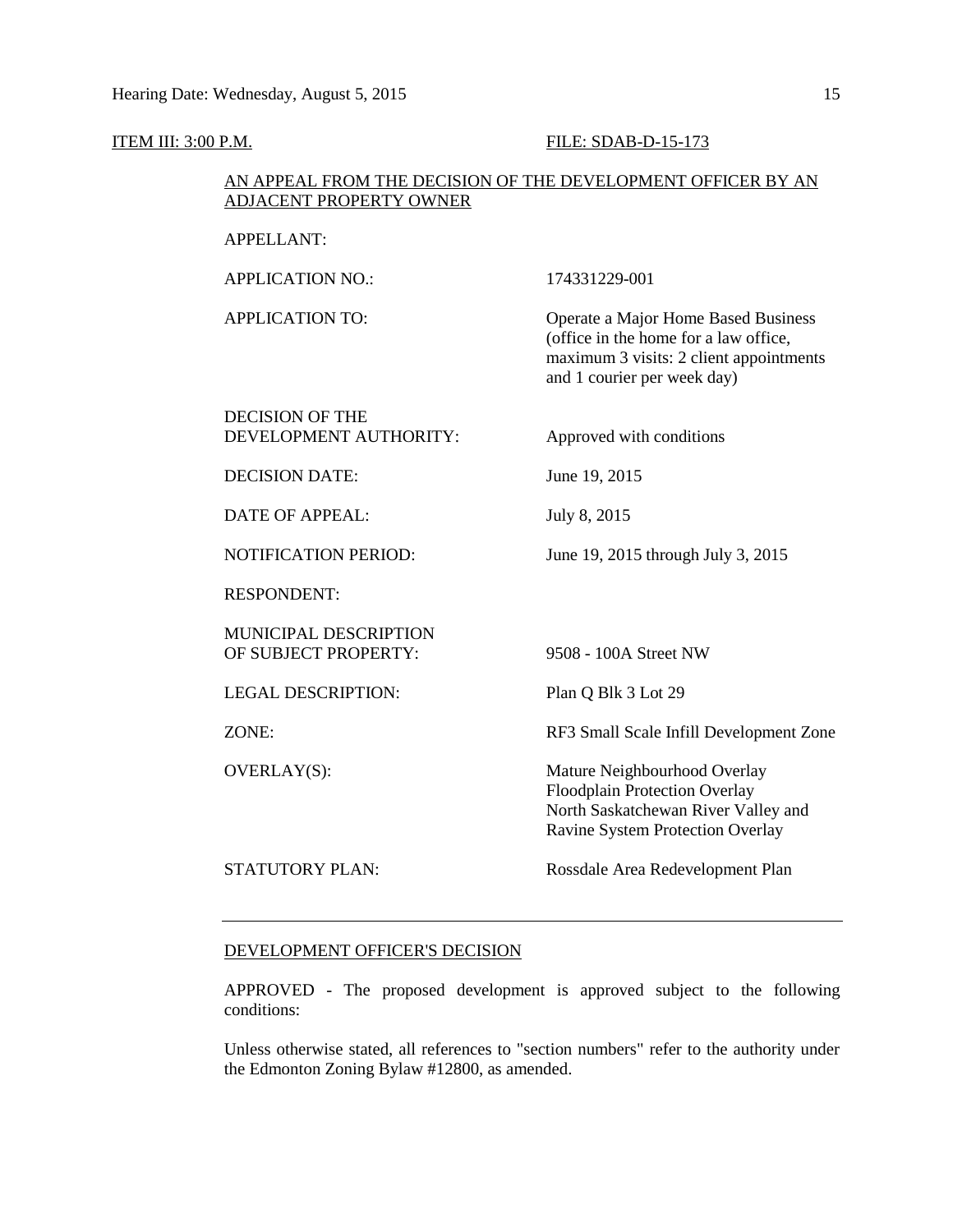- 1. The business owner must live at the site. The business use must be secondary to the residential use of the building and shall not change the residential character of the Dwelling or Accessory Building (Section 7.3(7)).
- 2. There shall be no exterior display or advertisement other than an identification plaque or sign a maximum of 20 cm  $(8")$  x 30.5 cm  $(12")$  in size located on the dwelling (Section 75.1).
- 3. The Major Home Based Business shall not generate pedestrian or vehicular traffic, or parking, in excess of that which is characteristic of the Zone in which it is located (Section 75.3).
- 4. The number of non-resident employees or business partners working on-site shall not exceed two at any one time (Section 75.4).
- 5. The number of visits associated with the business shall not exceed the number approved (Maximum 3 per day) with this application.
- 6. There shall be no outdoor business activities, or outdoor storage of material or equipment associated with the business (Section 75.5).
- 7. No offensive noise, odour, vibration, smoke, litter, heat or other objectionable effect shall be produced.
- 8. The business use must maintain the privacy and enjoyment of adjacent residences and the characteristic of the neighbourhood.
- 9. All parking for the Dwelling and Home Based Business must be accommodated on site unless a parking variance has been granted for this Major Home Based Business.
- 10. This Development Permit may be cancelled at any time if the Home Based Business as stated in the Permit Details changes (Section 17.2).
- 11. This approval is for a 5 year period from the date of this decision. This Development Permit expires on June 19, 2020. Should the business continues at this location, a extension of the Development Permit must be approved prior to June 19, 2020.
- 12. This Development Permit is NOT valid until the Notification Period expires in accordance to Section 21.1. (Reference Section 17.1), and
- 13. This Development Permit is NOT valid until the applicant, RONALD BILLINGSLEY becomes a resident of the 9508 - 100A STREET NW, Plan Q Blk 3 Lot 29. (Reference Section 7.3.7)

#### NOTES:

1. An approved Development Permit means that the proposed development has been reviewed against the provisions of this bylaw. It does not remove obligations to conform with other legislation, bylaws or land title instruments such as the Municipal Government Act, the Edmonton Building Permit Bylaw or any caveats, covenants or easements that might be attached to the Site (Section 5.2).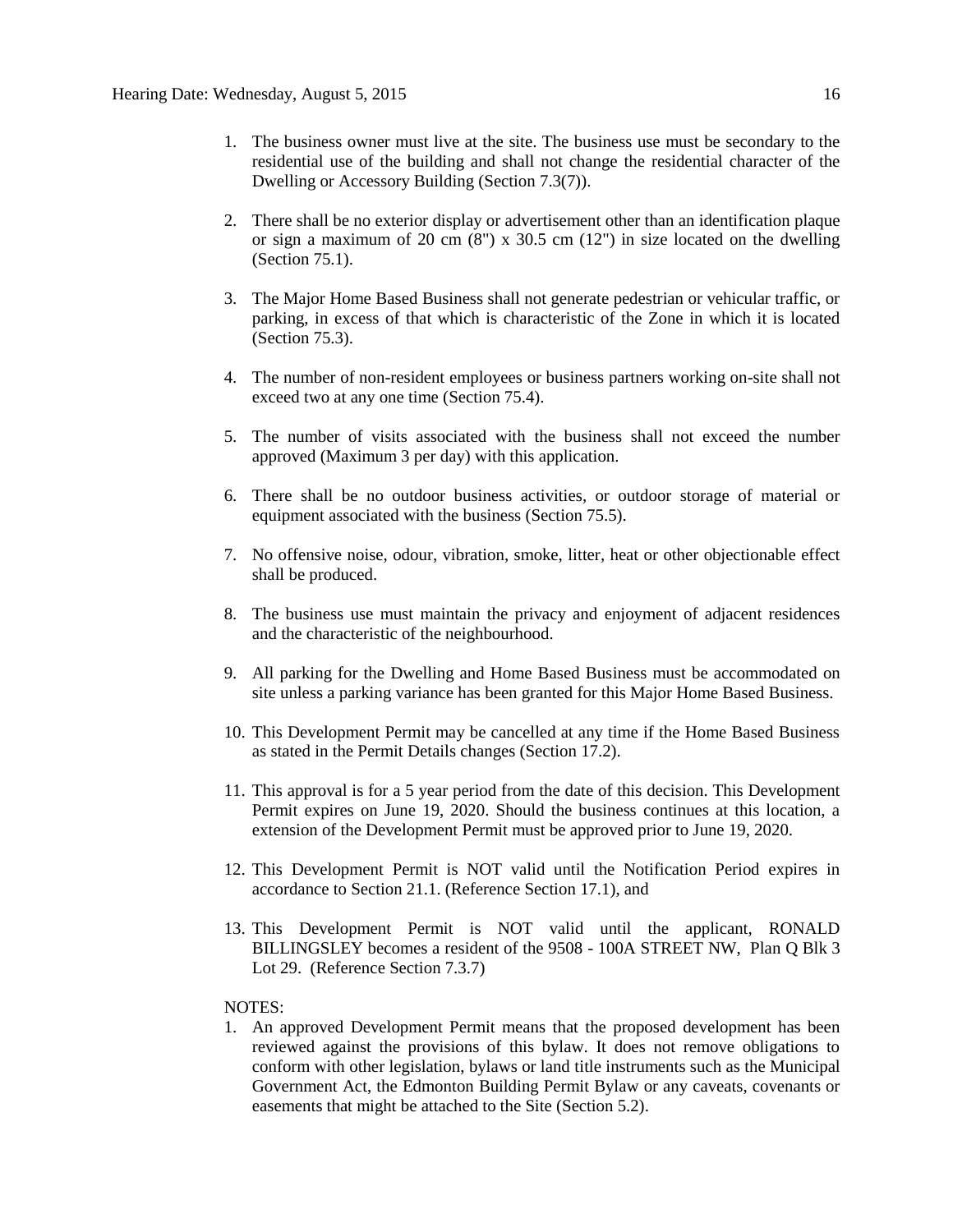- 2. This Development Permit is not a Business License.
- 3. Subject to the right of appeal. The permit is not valid until the required Notification Period expires (date noted below in accordance with Section 21.1 and 17.1).

#### **VARIANCE:**

Section 54.2 Schedule 1, No. 8 relaxed - The overall required number of off-street parking spaces was reduced from 3 to 2.

Note: A variance was granted for this Development Permit pursuant to Sections 11.3 and 11.4. Subject to the right of appeal the permit is NOT VALID until the required Notification Period expires (date noted below) in accordance with Sections 21.1 and 17.1.

#### APPELLANT'S SUBMISSION

In regards to the discretionary approval for a major home business at 9508-100A Street, we have some concerns and would like some assurances before agreeing to the permit.

Parking:

There is already an acute shortage of on street parking for individual property owners which is exacerbated in the winter due to snow on the street. An unknown number of potential clients or visiting/opposing counsel next door will make this situation worse.

As a result, we would like to see in writing a little more detail regarding the following items:

- How many extra parking passes will this business be given?
- Will there be signage on the property for the major home business?
- What maximum number of staff/personnel will be in the home? (Parking impact)
- What assurance would neighbours have that this will be a sole practitioner?

If we have this information and assurances, we are happy to withdraw our appeal.

#### SUBDIVISION AND DEVELOPMENT APPEAL BOARD OFFICER'S COMMENTS

A **Major Home Based Business** is a Discretionary Use in the RF3 Small Scale Infill Development Zone, Section 140.3(7).

Under Section 7.3(7), **Major Home Based Business** means development consisting of the use of an approved Dwelling or Accessory building by a resident of that Dwelling for one or more businesses such businesses may generate more than one business associated visit per day. The business use must be secondary to the residential Use of the building and shall not change the residential character of the Dwelling or Accessory building. The Dwelling may be used as a workplace by a non-resident. This Use Class includes Bed and Breakfast Operations but does not include General Retail Sales.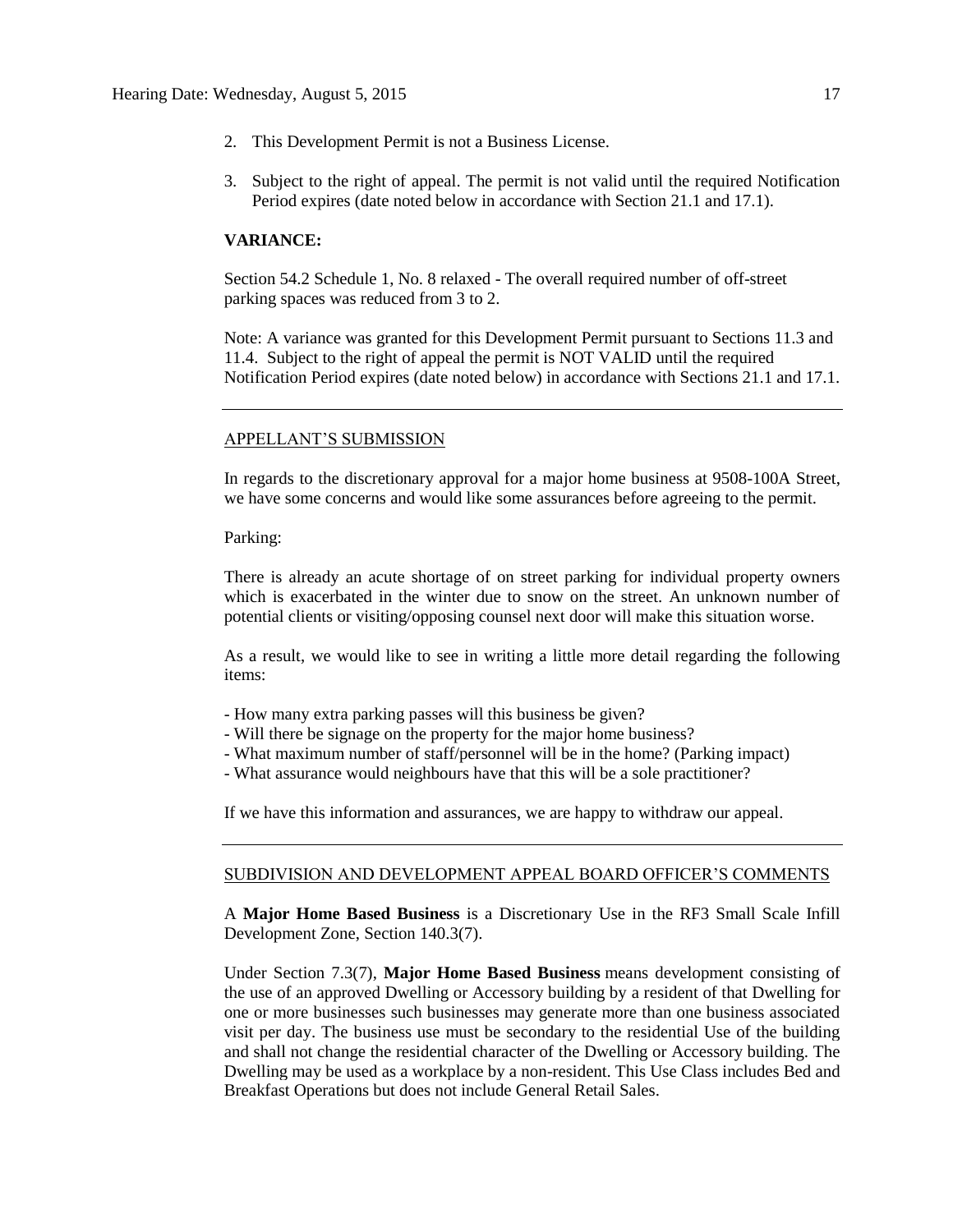This application was approved by the Development Officer subject to conditions.

Pursuant to Section 11.3 and 11.4 and subject to the right of appeal to the Subdivision and Development Appeal Board, Section 21.1, the Development Officer granted the following variance:

Section 54.2 Schedule 1(A)(3) states Single Detached Housing requires a minimum of 1 parking space per 2 Sleeping Units in addition to the parking requirements for primary Dwelling. Tandem Parking is allowed for Secondary Suites, Garage Suites and Garden Suites.

Section 54.2 Schedule 1(A)(8) states a Major Home Based Business requires a minimum of 1 parking space in addition to parking required for primary Dwelling.

#### **The Development Officer determined 3 on-site parking spaces are required and 2 on-site parking spaces are proposed, which is deficient by 1 on-site parking space.**

The decision of approval by the Development Officer has been appealed by an abutting property owner at 9510 – 100A Street.

Section 75 states a [Major Home Based Business](javascript:void(0);) shall comply with the following regulations:

- 1. there shall be no exterior display or advertisement other than an identification plaque or Sign a maximum of 20 [cm](javascript:void(0);) x [30.5](javascript:void(0);) cm in size located on the Dwelling;
- 2. there shall be no mechanical or electrical equipment used that creates external noise, or visible and audible interference with home electronics equipment in adjacent Dwellings;
- 3. the Major Home Based Business shall not generate pedestrian or vehicular traffic, or parking, in excess of that which is characteristic of the Zone in which it is located;
- 4. the number of non-resident employees or business partners working on-site shall not exceed two at any one time;
- 5. there shall be no outdoor business activity, or outdoor storage of material or equipment associated with the business. Indoor storage related to the business activity shall be allowed in either the Dwelling or Accessory buildings;
- 6. the Major Home Based Business shall not change the principal character or external appearance of the [Dwelling](javascript:void(0);) or [Accessory](javascript:void(0);) buildings;
- 7. …
- 8. in addition to the information requirements of [subsection 13.1](http://webdocs.edmonton.ca/zoningbylaw/ZoningBylaw/Part1/Administrative/13__Development_Application_Submissions.htm) of this Bylaw, each application for a Development Permit for the Use Class Major Home Based Business shall include a description of the business to be undertaken at the premises, an indication of the number of business visits per week, provision for parking, and where any materials or equipment associated with the business use are to be stored; and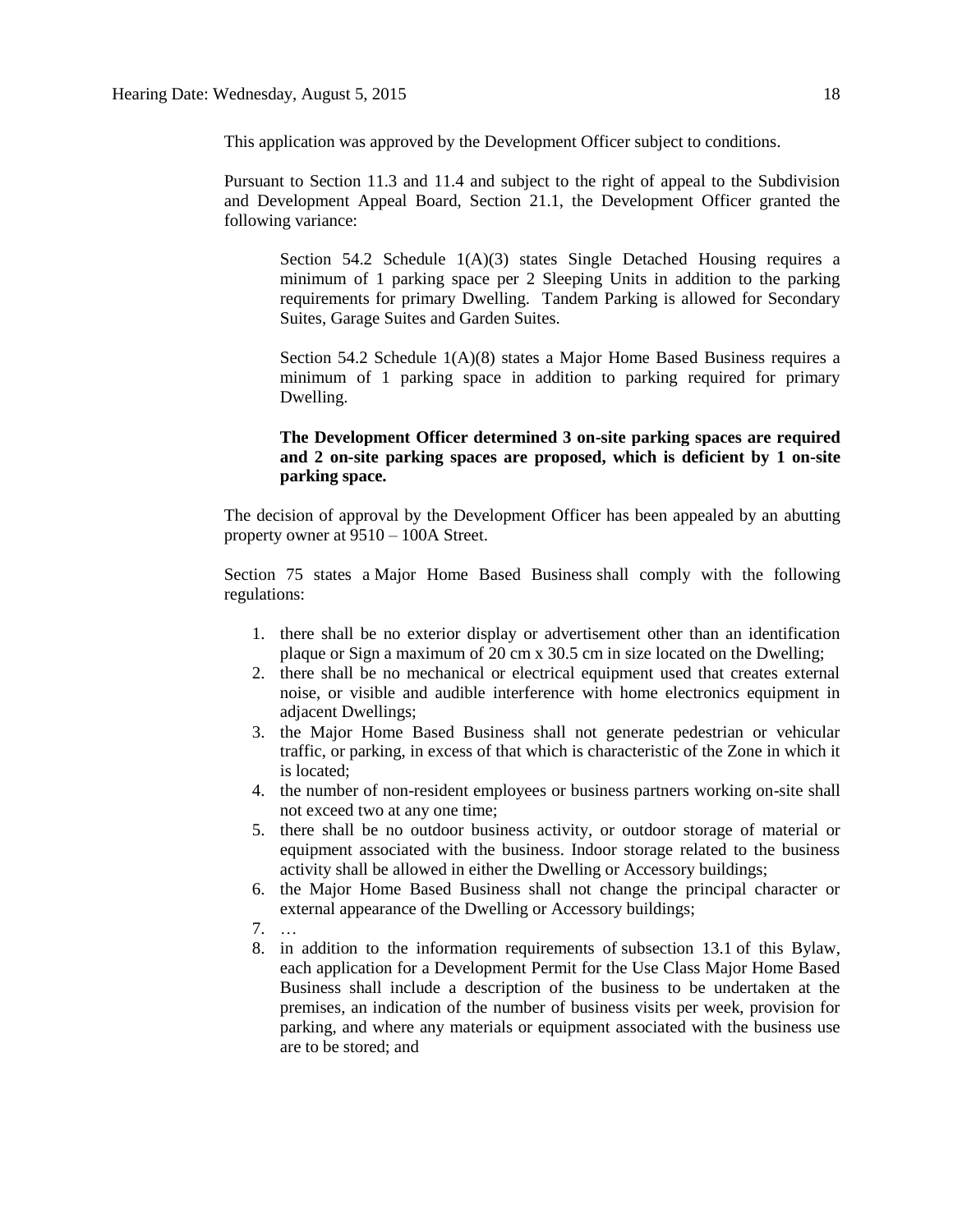- 9. the [Major Home Based Business](javascript:void(0);) shall not be allowed if, in the opinion of the Development Officer, such Use would be more appropriately located in a Commercial or Industrial Zone having regard for the overall compatibility of the Use with the residential character of the area;
- 10. a Major Home Based Business shall not be allowed within the same principal Dwelling containing a Secondary Suite or within the same Site containing a Garage Suite or a Garden Suite and an associated principal Dwelling, unless the Home Based Business is a Bed and Breakfast Operation and the Secondary Suite or the Garage Suite or the Garden Suite is an integral part of the Bed and Breakfast Operation.

Section 814.1 states the purpose of the Mature Neighbourhood Overlay is to ensure that new low density development in Edmonton's mature residential neighbourhoods is sensitive in scale to existing development, maintains the traditional character and pedestrian-friendly design of the streetscape, ensures privacy and sunlight penetration on adjacent properties and provides opportunity for discussion between applicants and neighbouring affected parties when a development proposes to vary the Overlay regulations.

Section 812.1 states the purpose of the Flood Plain Protection Overlay is to provide for the safe and efficient use of lands which may be within the defined floodplains of the North Saskatchewan River and its tributaries within the City of Edmonton through the regulation of building Heights and elevations, openings into buildings, Uses of portions of buildings, Grades and Landscaping in addition to the requirements of the underlying Zone in their vicinity.

Section 811.1 states the purpose of the North Saskatchewan River Valley and Ravine System Protection Overlay is to provide a development setback from the North Saskatchewan River Valley and Ravine System.

Section 140.1 states the purpose of the RF3 Small Scale Infill Development Zone is to provide for Single Detached Housing and Semi-detached Housing while allowing smallscale conversion and infill redevelopment to buildings containing up to four Dwellings, and including Secondary Suites under certain conditions.

#### NOTICE TO APPLICANT/APPELLANT

Provincial legislation requires that the Subdivision and Development Appeal Board issue its official decision in writing within fifteen days of the conclusion of the hearing. Bylaw No. 11136 requires that a verbal announcement of the Board's decision shall be made at the conclusion of the hearing of an appeal, but the verbal decision is not final nor binding on the Board until the decision has been given in writing in accordance with the Municipal Government Act.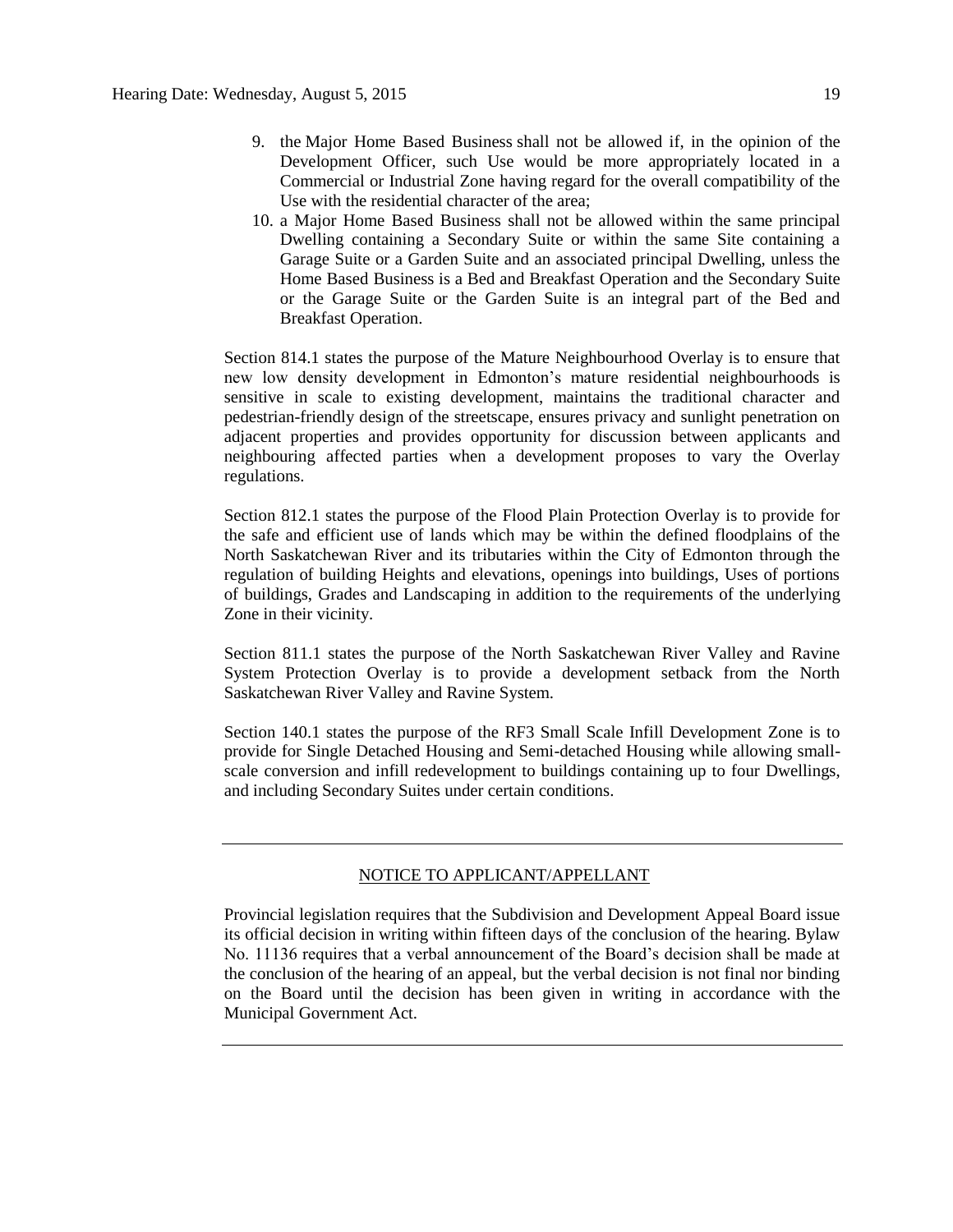

Site Location **Communist Contract Contract Contract Contract Contract Contract Contract Contract Contract Contract Contract Contract Contract Contract Contract Contract Contract Contract Contract Contract Contract Contract** 

N